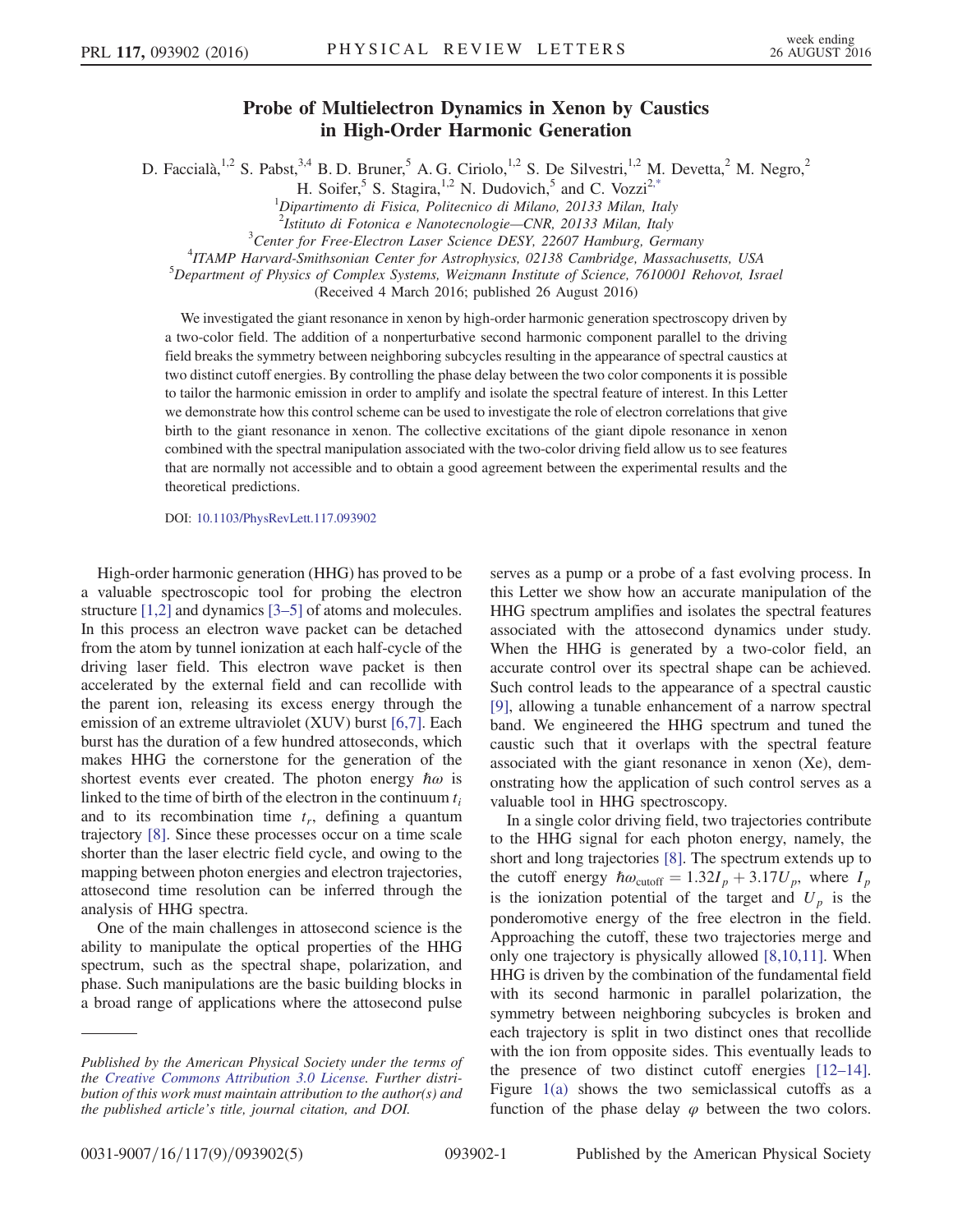<span id="page-1-0"></span>

FIG. 1. Photon energies (a), ionization rates (b), and excursion times (c) associated to the cutoff trajectories as a function of the phase difference between the two fields for different values of  $\alpha$  ranging from 0 to 0.5 with step  $\Delta \alpha = 0.05$ . The dashed line represents the lower branch and the solid line represents the upper branch. The two cutoff energies are calculated with the semiclassical three-step model; the ionization rates of the two cutoff trajectories are calculated with the Ammosov-Delone-Krainov model [\[15\];](#page-4-19) the excursion times of the two cutoff trajectories are calculated with the semiclassical three-step model and they are normalized to the period of the fundamental field. The intensity of the fundamental field is equal to  $I = 7 \times 10^{13}$  W/cm<sup>2</sup>.

The cutoff energy is shown for different values of the ratio between the two field components,  $\alpha$ , ranging from 0 to 0.5 with step  $\Delta \alpha = 0.05$ . We can identify a lower branch (lower cutoff, dashed line) and an upper branch (upper cutoff, solid line). Approaching the cutoff the spectral density diverges to infinity [\[9\],](#page-4-5) leading to the appearance of a spectral caustic and allowing an enhancement of a narrow bandwidth in this spectral region. When more than two trajectories coalesce in the same spectral region this produces a dramatic enhancement as predicted by catastrophe theory. The appearance of the caustic identifies the spectral regime where the stationary solution is singular, providing a clear fingerprint of the well-known strong-field analysis.

By changing  $\varphi$  and  $\alpha$ , the appearance of the caustic can then be tuned to overlap with the spectral region of interest. However, in the experiment the visibility of the caustic also depends on the ionization probability and electron wave packet spreading of the associated cutoff trajectory. In Figs. [1\(b\)](#page-1-0) and [1\(c\)](#page-1-0) the ionization probabilities and the excursion times of the recolliding electron for the two cutoff trajectories are reported. It is possible to observe that the lower branch has, for most of the values of  $\varphi$ , a higher ionization probability than the upper branch. In the remaining regions, namely, for  $\varphi$  approximately between 0.4 and 1.2 rad, the excursion time is higher, which leads to a higher spreading of the electronic wave function and a lower recombination probability [\[12\]](#page-4-6). For these reasons, the upper branch has never been clearly observed in the experiments. However, if the caustic overlaps a shape resonance of the target sample, the spectral focusing associated with the caustic combined with the enhanced cross section could efficiently counteract the reduction of the intensity, making the full spectral features available for being probed.

As a benchmark case, we applied two-color HHG for probing the giant resonance in xenon, a very broad enhancement in the harmonic spectrum around 100 eV that has been predicted by Frolov et al. [\[16\]](#page-4-7) and experimentally observed by Shiner *et al.* [\[17\]](#page-4-8). This enhancement was attributed to the multielectron inelastic scattering that takes place during the recombination of the electron with the parent ion. The electron ionized from the  $5p$  valence shell can recombine to the ground state by two possible channels. Either it can directly recombine with the  $5p$  hole or it can exchange energy by inelastic scattering with one of the underlying  $4d$  electrons, which is promoted to the  $5p$ valence shell, leaving a hole in the 4d state. Eventually, the electron recombines with the 4d hole. This recombination channel can be accessed if the kinetic energy of the recolliding electron exceeds the energy difference between the two orbitals involved. This interpretation has been confirmed by time-dependent configuration-interaction singles (TDCIS) calculations taking into account the many-body interaction between different inner-shell orbitals [\[18,19\]](#page-4-9). TDCIS is a many-body theory that can capture multiorbital effects in the attosecond [\[20,21\]](#page-4-10) and strongfield regimes [\[21](#page-4-11)–23], and has been successfully applied to capture the behavior of the collective dipole resonance in xenon in the presence of an intense XUV [\[24\]](#page-4-12) and IR pulses [\[25\].](#page-4-13)

The quantitative comparison between experimental results and single atom predictions is usually very difficult. One of the main problems arises from the fact that the intensity of the HHG spectrum can be shaped by phasematching effects [\[26](#page-4-14)–30]. HHG is in fact the coherent buildup of the single atom emissions of a macroscopic sample excited by a laser pulse [\[31\]](#page-4-15). For low pressure target media, phase matching is essentially determined by the balancing between two terms: the geometrical phase shift (Gouy phase) and the dipole phase, which depends linearly on the driving intensity I, through a constant that takes different values according to the trajectory considered [\[32,33\]](#page-4-16). This leads to a different conversion efficiency for the two families of trajectories in the plateau. Two-color HHG is particularly favorable since at the caustic two trajectories coalesce in a single one [\[34\]](#page-4-17), providing a clear and controllable spectral feature that can be tuned around a wide spectral range.

The experimental setup is described in detail in [\[35\].](#page-4-18) The HHG driving pulse is a carrier envelope phase stabilized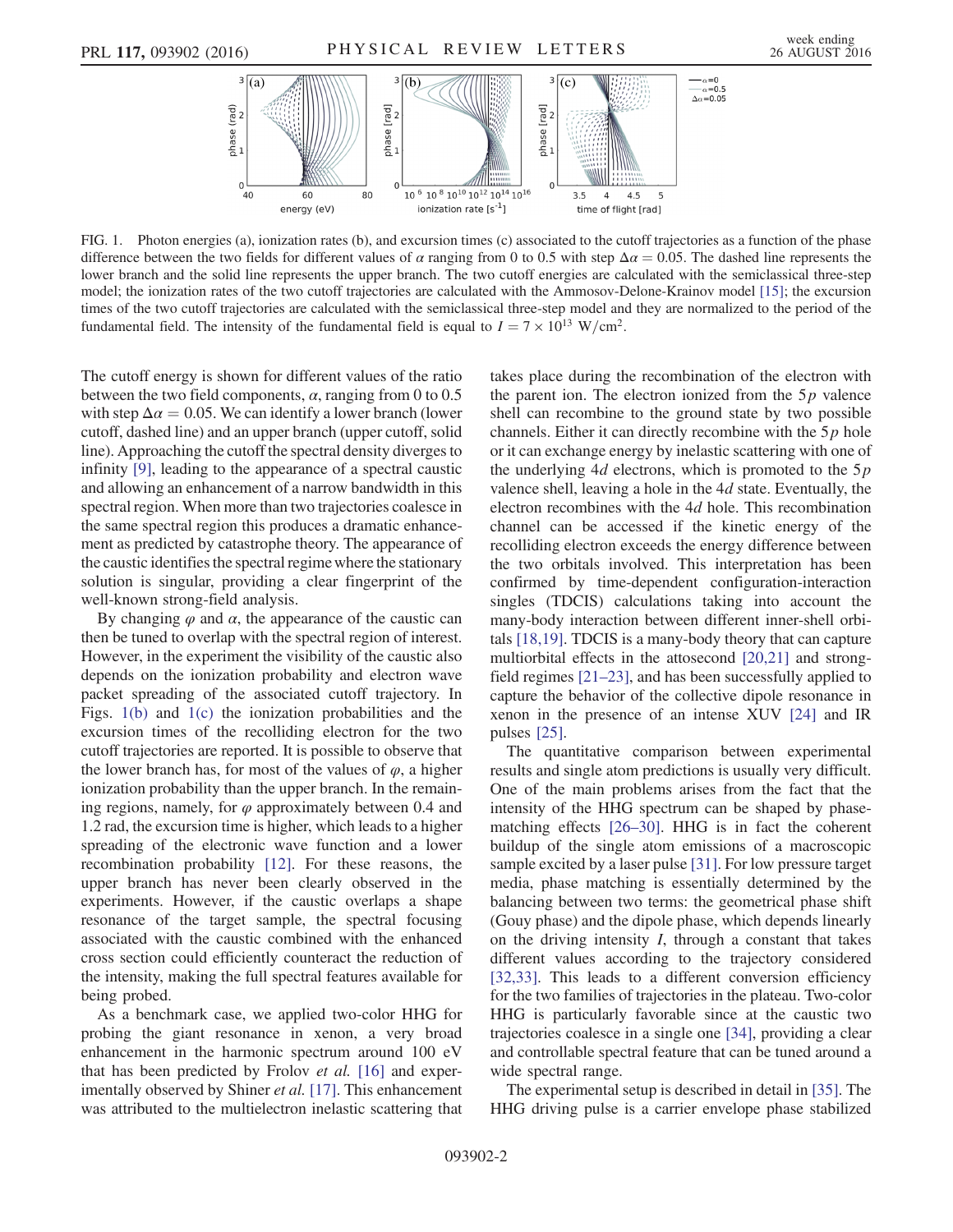pulse at  $\lambda_1 = 1550$  nm with a time duration of 25 fs [\[36\]](#page-4-20). The second field component is the second harmonic of the fundamental pulse, generated inside a β-barium borate crystal. We used a calcite plate to correct the group delay between the two pulses and a birefringent retardation plate for rotating the polarization of the fundamental field, thus switching to parallel polarization configuration. A pair of fused silica wedges was used to fine-tune the phase delay between the two laser fields. The harmonics were generated by focusing the two-color driving field into a pulsed gas jet. In order to reduce phase-matching effects the backing pressure of the gas behind the valve was kept below 1 bar. In addition, the gas nozzle was positioned away from the laser focus and its diameter was much smaller than the beam Rayleigh range. The harmonic field was acquired by an XUV flat-field spectrometer [\[37\]](#page-4-21) followed by a microchannel plate and a phosphor screen coupled to a CCD camera.

Figure [2\(a\)](#page-2-0) shows a sequence of harmonic spectra acquired in xenon as a function of the two-color phase delay  $\varphi$ . Both caustics corresponding to the lower and the upper branches are clearly visible. The strong enhancement of the lower caustic at  $\varphi \approx 2.1$  rad around 45 eV is due to the coalescence of four electron trajectories. For this unique point all the four first time derivatives of the quasiclassical action vanish, forming a swallowtail caustic [\[9\].](#page-4-5) The unique behavior of the two caustics as a function of  $\varphi$  and  $\alpha$  allows the estimation of  $\alpha$  and of the driving peak intensity of the fundamental color  $I$  in the interaction region with a high level of accuracy from the comparison with the semiclassical calculations in Fig. [1.](#page-1-0) The best fit corresponds to

<span id="page-2-0"></span>

FIG. 2. HHG spectra as a function of the phase delay between the two colors—linear scale color map. (a) Experiment (b) TDCIS simulations with only the  $5p<sub>z</sub>$  orbital being active. (c) TDCIS simulations with all  $5p$ , 4*d*, and 5*s* orbitals being active. The solid and the dashed curves represent the two cutoffs for the upper and lower branches, respectively, associated with the semiclassical calculations.

 $I = 7 \times 10^{13}$  W/cm<sup>2</sup> and  $\alpha = 0.404$ . The calculated cutoffs according to the semiclassical model are reported on top of the color map.

Figures [2\(b\)](#page-2-0) and [2\(c\)](#page-2-0) show the calculated HHG spectrum based on the TDCIS method with (b) only the  $5p<sub>z</sub>$  orbital active and (c) with all orbitals in the  $4d$ , 5s, and 5p shells active. HHG is calculated using the time-dependent dipole moment  $\langle z \rangle(t)$ . Restricting the manifold of active occupied orbitals to  $5p<sub>z</sub>$  mimics the single-active electron (SAE) picture where the returning electron can only recombine with the originally occupied  $5p<sub>z</sub>$  orbital. Figure [2\(b\)](#page-2-0) shows that the upper branch is basically not visible in the HHG spectrum in the SAE picture due to the spreading of the electron wave packet and especially due to the reduced ionization probability of the corresponding electron trajectories. The experimental results in Fig. [2\(a\)](#page-2-0) show that major parts of the upper branch are visible, which is inconsistent with the SAE picture. Including the  $4d$ , 5s, and 5p shells and their interaction in the calculations leads to a very good agreement between theory and experiment [see Figs. [2\(a\)](#page-2-0) and [2\(c\)\]](#page-2-0). The experimental evidence of the existence of the upper branch has already been acquired in neon [\[38\]](#page-4-22). However, the conversion efficiency of the upper branch is very low when collective resonance effects are not present due to the suppression already discussed in the singleactive electron picture. Our results demonstrate that the enhanced recombination amplitude, due to the coupling between the  $4d$  and  $5p$  shells, counteracts the reduction in the tunnel ionization probability, and enables the measurement of spectral features that are normally inaccessible in HHG. This allows us to precisely determine the position of the two cutoffs and to compare them with the theoretical calculation for each value of the two-color phase.

In our measurements it is possible to clearly distinguish the two caustics of the upper and lower branch and tune their spectral position with a high level of accuracy. In these conditions it is also possible to directly compare the experimental results with the TDCIS calculations. In Fig. [3](#page-3-0) the maximum HHG intensity with respect to the phase delay  $\varphi$  from the experimental data is shown as a function of the photon energy as a solid line. The predicted HHG intensities from TDCIS calculations with (dashed line) and without (dotted line) the contribution of the 4d and 5s orbitals are also shown. The calculations are in very good agreement with the experimental data only if the multielectron effects are taken into account. A good quantitative agreement is achieved in the spectral region where only one trajectory is selected (50–60 and 67–80 eV). The aforementioned results show that the analysis of the caustics in nonperturbative two-color HHG provides a unique insight into the underlying mechanism. The position of the upper branch can be predicted via a simple single electron strong-field analysis. The estimation of its strength requires a multielectron analysis. This response reveals that the interaction in the vicinity of the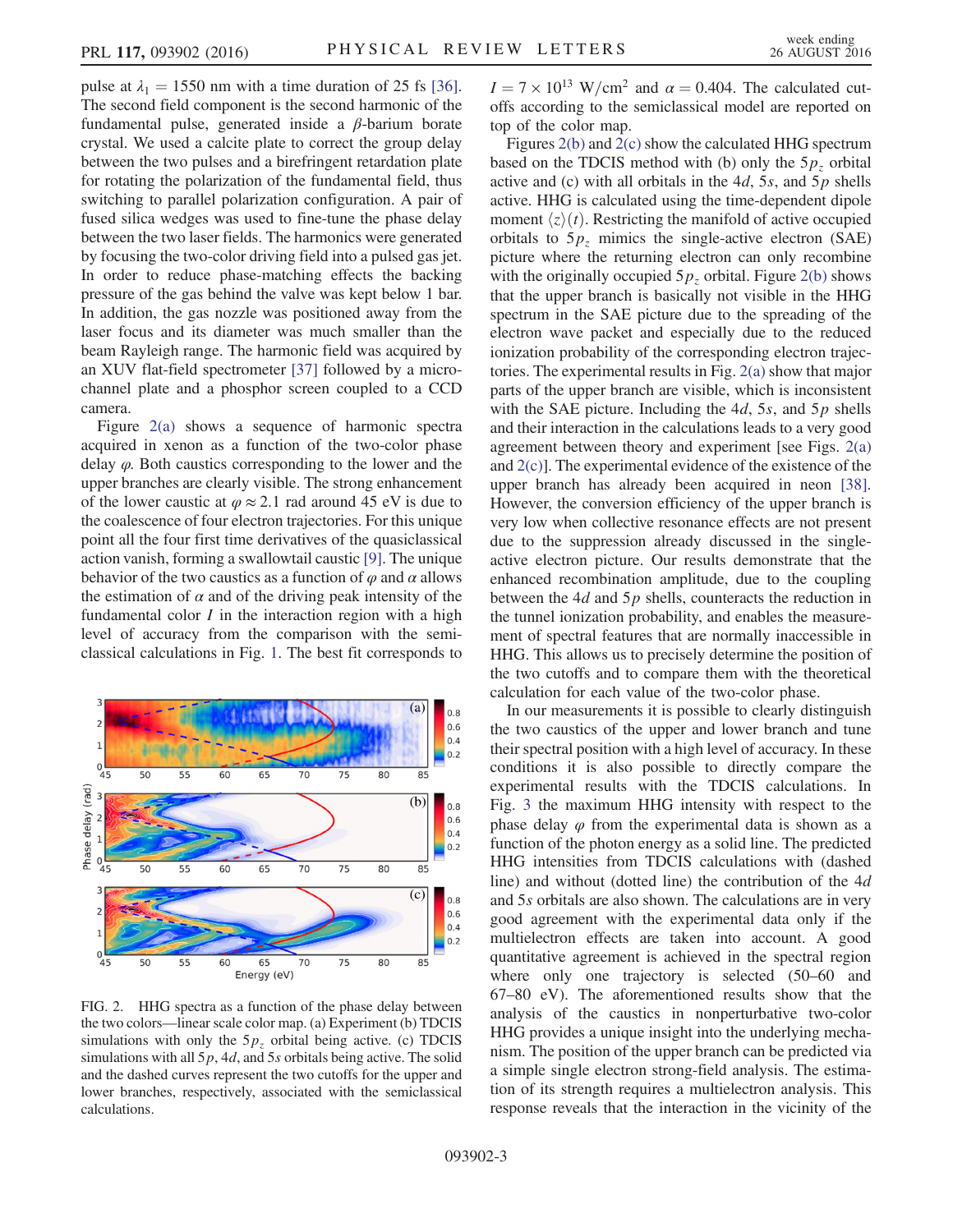<span id="page-3-0"></span>

FIG. 3. Maximum value of HHG intensity (linear scale) with respect to the phase delay as a function of the photon energy. (Solid line) Experiment. (Dotted line) TDCIS simulations considering only  $5p$  orbitals. (Dashed line) TDCIS simulations including all  $5p$ , 4*d*, and  $5s$  orbitals.

resonance can be described via the single electron strongfield picture, while the multielectron interaction dictates its prefactor only.

From the TDCIS calculations it is also possible to extract the time structure of the HHG field as shown in Fig. [4.](#page-3-1) The Gabor transform of the calculated HHG spectra taking into account all contributing orbitals is shown in panel (a) for

<span id="page-3-1"></span>

FIG. 4. (a) Gabor (time-frequency) analysis of the HHG spectra calculated with the TDCIS approach including all  $5p$ , 4d, and  $5s$ orbitals (Gaussian time gate  $\sigma = 86$  as). (b) Temporal structure of the HHG field calculated with the TDCIS approach including all  $5p$ , 4*d*, and 5*s* orbitals (solid line) and considering only  $5p$ orbitals (lighter area) in the energy region corresponding to  $75 \pm 5$  eV. The driving electric field is shown as the dash-dotted curve (value divided by  $10<sup>3</sup>$ ). (c) Temporal structure of the HHG field calculated with the TDCIS approach including all  $5p$ ,  $4d$ , and  $5s$  orbitals (solid line) and considering only  $5p$  orbitals (lighter area) in the energy region corresponding to  $75 \pm 15$  eV. The driving electric field is shown as a dash-dotted curve (value divided by  $10<sup>3</sup>$ . All calculations refer to one period of the driving field and  $\varphi = 0.5\pi$  rad.

the particular case of  $\varphi = 0.5\pi$  rad and for one period of the driving field. The two caustics at 55 and 75 eV correspond to the points where long and short trajectories converge. Figure [4\(b\)](#page-3-1) shows the temporal structure of the harmonic electric field in the spectral region of the giant resonance (70–80 eV) with and without the contribution of the 4d and 5s orbitals. The spectral filtering isolates only the contribution of the upper caustic, which is enhanced by the multielectron effect. If a broader spectral region between 60 and 90 eV is selected, as in Fig. [4\(c\)](#page-3-1), two attosecond bursts appear associated to the trajectories giving rise to the lower and upper branch around 12 and 15 fs, respectively. As is clear from the results in Fig. [4\(c\)](#page-3-1), only the attosecond burst associated to the upper branch is enhanced by the shape resonance.

In conclusion, we studied HHG in xenon driven by a nonperturbative two-color field. With this technique, we have shown how one can reveal and enhance a number of features in the HHG spectrum of Xe that are often hidden in other types of HHG spectroscopy. The relatively strong second harmonic field breaks the symmetry between neighboring half-cycles leading to two cutoffs that are energetically well separated and enhanced by spectral focusing. The upper branch, which is normally not visible in the experiments due to the strongly reduced tunneling and recombination rates, is clearly visible in xenon because of the collective excitation involving the  $4d$ , 5s, and 5p shells. A direct comparison between the experimental and theoretical results confirms that the upper branch is only visible due to the collective dipole excitation in xenon. The analysis of the spectrum at the caustic offers a reliable probe for comparing the experiment with single atom predictions. Importantly, it reveals that the excitation of the resonance dynamics can be described via a single electron strong-field picture, while the multielectron interaction dictates its strength. We expect that these results can be extended beyond investigations of the structure of the giant resonance in xenon [\[39\],](#page-4-23) and can pave the way toward more general HHG measurements of electron correlations and structural features such as shape resonances in many other atomic and molecular systems. For instance, caustic trajectories can offer a reliable probe for investigating and disentangling structural and multielectron dynamic features in aligned molecular samples.

The research leading to these results has received funding from the European Research Council Starting Research Grant UDYNI (Grant No. 307964) and from the Italian Ministry of Research and Education (ELI Grant No. ESFRI Roadmap). S. P. is funded by the Alexander von Humboldt Foundation and by the NSF through a grant to ITAMP. N. D. acknowledges the Minerva Foundation, the Israeli Science Foundation, the Israeli Centers of Research Excellence program, the Crown Photonics Center, and the European Research Council Starting Research Grant MIDAS.